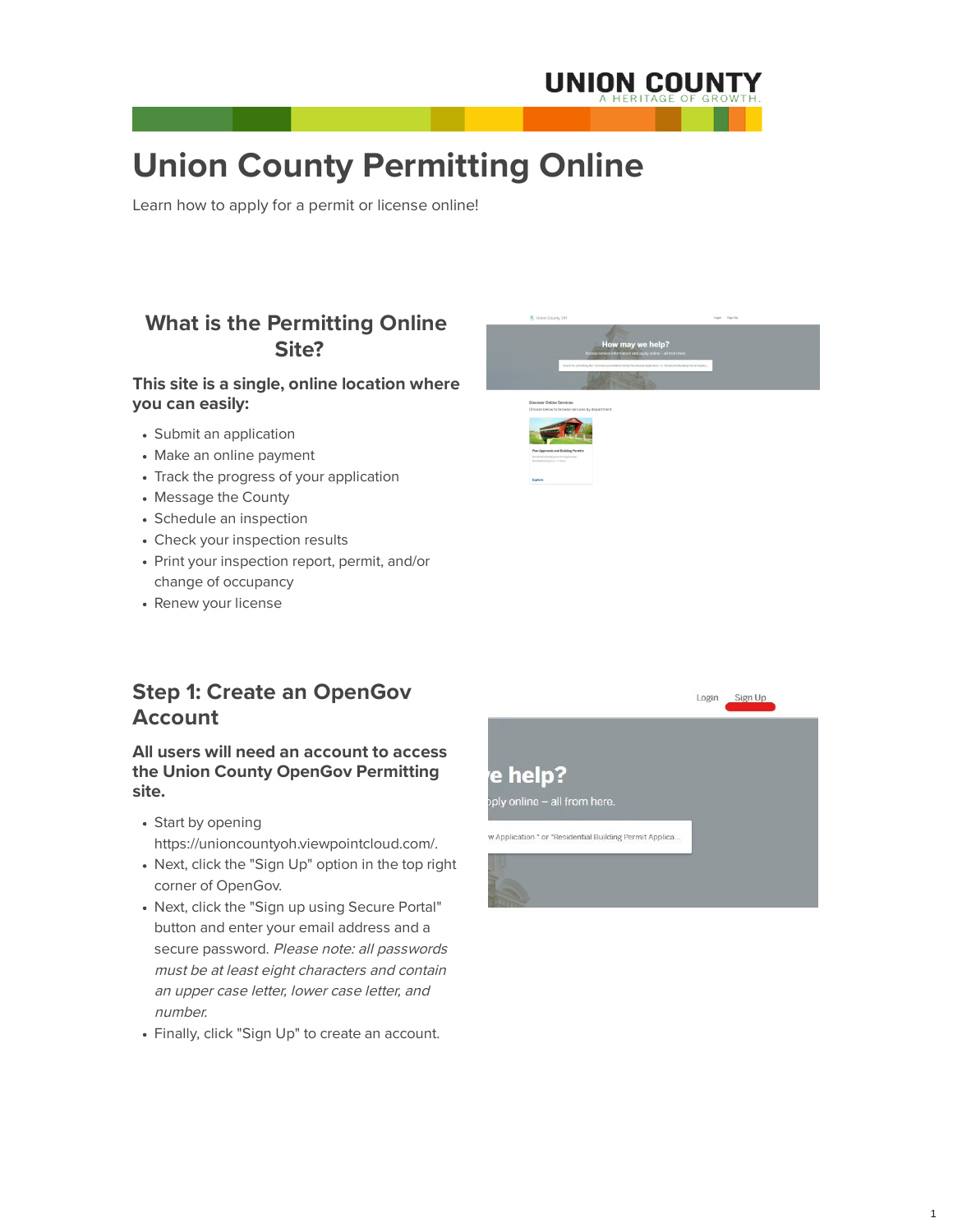# **Step 2: Submit an Application**

### **Submitting an application online has never been easier!**

- Review the available departments in the "Discover Online Services" section of the Storefront. Click the tile or "explore" to open the Department.
- Review the list of available permits/icenses for the Department. Click "Select" to open the application.
- Review the information about the permit/license you are applying for. When you are ready to begin the application, select "Apply Online."
- Complete the questions and upload any relevent attachments. You can save your application as a draft, if needed.
- When finished, select "confirm and submit" to begin the review process by the City.
- ALL PLAN APPROVALS FOR BUILDING PERMITS STILL REQUIRE HARD COPIES OF BUILDING PLANS

Apply Online

| <b>Residential Building Permit Application</b><br>Any residential project in the Union County jurisdiction which requires a<br>permit.                                                                                                                                        | <b>Select</b> |
|-------------------------------------------------------------------------------------------------------------------------------------------------------------------------------------------------------------------------------------------------------------------------------|---------------|
| <b>Residential Express</b><br>Residential project in the Union County that does not require plans. This<br>includes restoring electric power, replacing electric panels, replacing<br>existing HVAC units, replacing existing water heaters, and some minor<br>plumbing work. | <b>Select</b> |
| <b>Commercial and Multi-Family Plan Review Application</b><br>Plan Review only for commercial/multi-family projects                                                                                                                                                           | <b>Select</b> |
| <b>Commercial and Multi-Family Permit Application</b><br>Permit Application - once Plan Review is Complete - for Commercial and<br>Multi-Family projects                                                                                                                      | <b>Select</b> |
| Commercial and Multi-Family Plumbing Plan Review and Permit<br><b>Application</b><br>Permit Application - once Plan Review is Complete - for Commercial and<br>Multi-Family Plumbing projects                                                                                 | <b>Select</b> |
| <b>Change of Occupancy Application</b><br>Application for commercial change of occupancy (does not include any<br>type of alteration to the building)                                                                                                                         | <b>Select</b> |
| <b>Demolition Permit Application</b><br>Includes demolition for both residential and commercial projects.                                                                                                                                                                     | <b>Select</b> |
| <b>Plumber Registration</b><br>Plumbing registration for any work done in Union County - required for<br>commercial and residential work                                                                                                                                      | <b>Select</b> |
| <b>Sewer Tapper Registration</b><br>Sewer tapper for work done within Union County but outside the City<br>limits of Marysville                                                                                                                                               | <b>Select</b> |

# **Step 3: Track the Progress of Your Application**

**View where your application is in the approval workflow in real time!**



- Log into the storefront using your credentials
- Click "My Account" in the upper right.
- Select Applications from the left hand menu.
- Select the application you would like to view the status of.
- View the timeline on the left side of the screen. This timeline will update as the City completes each step in the review process.

| <sub>R</sub> Payments |  |
|-----------------------|--|
| S Inenactions         |  |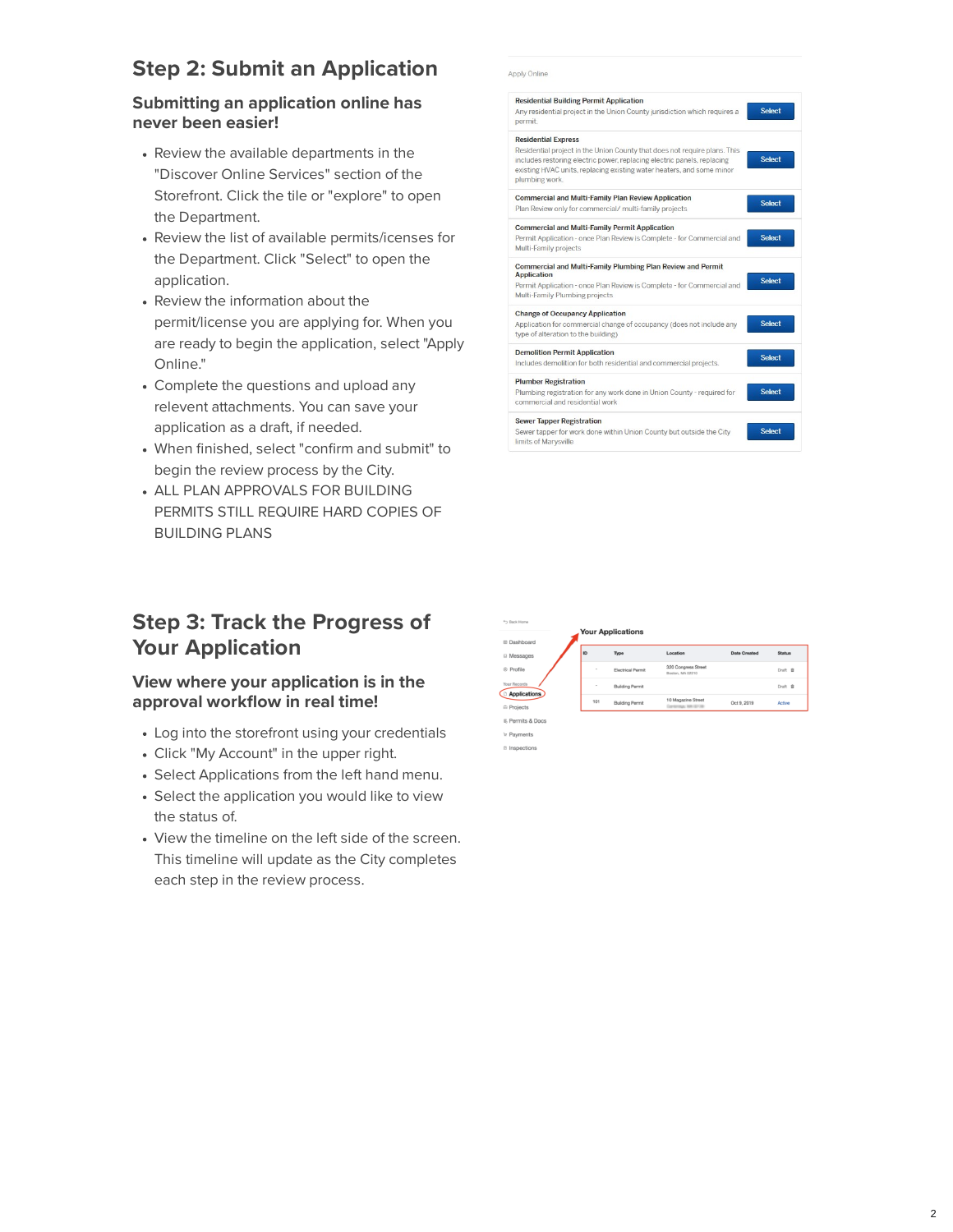# **Step 4: Make a Payment**

### **With OpenGov, you can pay online or in person!**

- You will receive an email when a payment is required.
- Click "Pay Online" in the email and log into your account.
- Choose a payment method from the options listed. Online payments can be completed on this screen. In person payments (cash or check) will need to be completed at the Engineer's Office.
- You will receive a receipt following the completion of your payment.

# **Step 5: Message the Reviewer (if needed)**

### **Have a question about your application? Leave a comment in the application for the County to respond to!**

- Log into the storefront using your credentials
- Click "My Account" in the upper right.
- Select Applications from the left hand menu.
- Select the application you would like to leave a comment for.
- Input a message in the "Message the Reviewer" text box for the current step of the review

| Public Service with im<br>Union County, OH                                                            |                  |
|-------------------------------------------------------------------------------------------------------|------------------|
| Payment Due is due for Residential Building Permit Application<br>below to learn more and pay online. | Click the button |
|                                                                                                       |                  |
| Pay Online                                                                                            |                  |
|                                                                                                       |                  |
| Powered by the OpenGov platform                                                                       |                  |
|                                                                                                       |                  |
|                                                                                                       |                  |

| <b>Message the reviewer</b> |  |  |
|-----------------------------|--|--|
|                             |  |  |
|                             |  |  |
| Send Message                |  |  |

process.

### **Frequently Asked Questions**

#### **Question: Do I need more than one OpenGov account?**

Answer: No. One account can be used for all your applications.

#### **Question: Why am I getting an error message when paying by credit card?**

Answer: The most frequent issues relating to card payments are: insufficent funds, card was declined, the card does not allow for that type of purchase. Please contact your financial institution if you are experincing an issue.

#### **Question: Will I receive email updates about my application?**

Answer: Yes. You will receive emails when an inspection is scheduled, a payment is due, an attachment is uploaded, and when the permit/license has been issued.

#### **Question: Can I turn off email notifications about my application?**

Answer: No. Email notifications cannot be turned off.